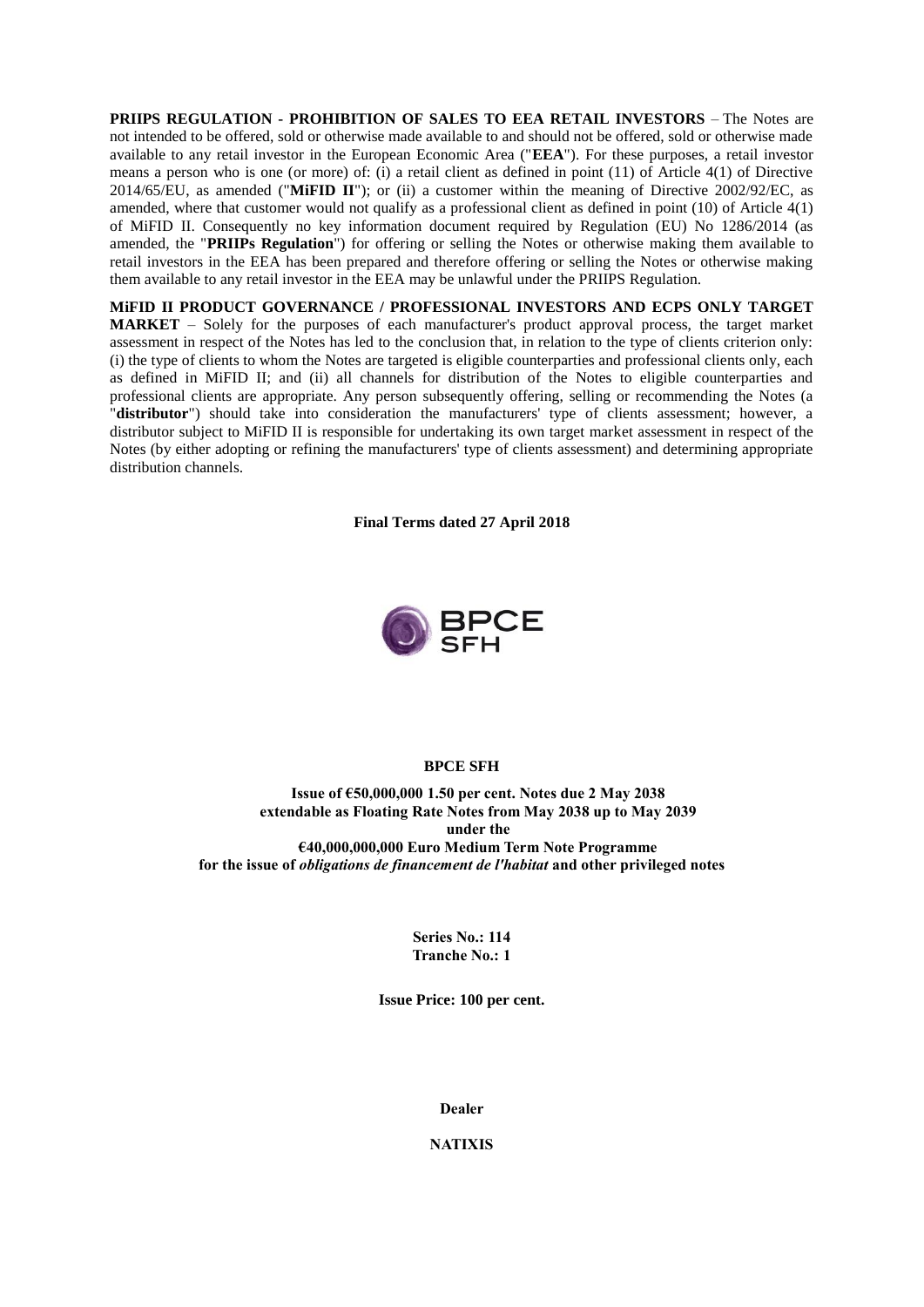#### **PART A - CONTRACTUAL TERMS**

Terms used herein shall be deemed to be defined as such for the purposes of the Conditions set forth in the base prospectus dated 18 May 2017 which received visa No. 17-209 from the *Autorité des marchés financiers* (the "**AMF**") on 18 May 2017, as supplemented by the first supplement dated 2 October 2017 which received visa No. 17-525 from the AMF on 2 October 2017 and the second supplement dated 1 February 2018 which received visa No. 18-033 from the AMF on 1 February 2018 (together, the "**Base Prospectus**") which constitutes a base prospectus for the purposes of the Prospectus Directive (as defined below).

This document constitutes the final terms (the "**Final Terms**") relating to the notes described herein (the "**Notes**") for the purposes of Article 5.4 of the Prospectus Directive and must be read in conjunction with such Base Prospectus. Full information on the Issuer and the offer of the Notes is only available on the basis of the combination of these Final Terms and the Base Prospectus. The Base Prospectus and these Final Terms are available for viewing on the websites of BPCE (www.bpce.fr) and of the AMF (www.amf-france.org) and during normal business hours at the registered office of the Issuer and at the specified office of the Paying Agent where copies may be obtained.

"**Prospectus Directive**" means Directive 2003/71/EC of the European Parliament and of the Council of 4 November 2003, as amended, and includes any relevant implementing measure of such directive in each relevant Member State of the European Economic Area.

| 1.  | (i)                                  | <b>Series Number:</b>                                                  | 114                                                                                                                                                                                                                                                                                         |
|-----|--------------------------------------|------------------------------------------------------------------------|---------------------------------------------------------------------------------------------------------------------------------------------------------------------------------------------------------------------------------------------------------------------------------------------|
|     | (ii)                                 | <b>Tranche Number:</b>                                                 | 1                                                                                                                                                                                                                                                                                           |
| 2.  |                                      | <b>Specified Currency:</b>                                             | Euro (" $\epsilon$ ")                                                                                                                                                                                                                                                                       |
| 3.  |                                      | <b>Aggregate Nominal Amount of Notes:</b>                              |                                                                                                                                                                                                                                                                                             |
|     | (i)                                  | Series:                                                                | €50,000,000                                                                                                                                                                                                                                                                                 |
|     | (ii)                                 | Tranche:                                                               | €50,000,000                                                                                                                                                                                                                                                                                 |
| 4.  | <b>Issue Price:</b>                  |                                                                        | 100 per cent. of the Aggregate Nominal Amount of the<br>Tranche                                                                                                                                                                                                                             |
| 5.  |                                      | <b>Specified Denomination:</b>                                         | €100,000                                                                                                                                                                                                                                                                                    |
| 6.  | (i)                                  | <b>Issue Date:</b>                                                     | 2 May 2018                                                                                                                                                                                                                                                                                  |
|     | (ii)                                 | <b>Interest Commencement Date:</b>                                     | <b>Issue Date</b>                                                                                                                                                                                                                                                                           |
| 7.  | <b>Final Maturity Date:</b>          |                                                                        | 2 May 2038                                                                                                                                                                                                                                                                                  |
| 8.  | <b>Extended Final Maturity Date:</b> |                                                                        | Specified Interest Payment Date falling on, or nearest<br>to, 2 May 2039                                                                                                                                                                                                                    |
| 9.  |                                      | <b>Interest Basis:</b>                                                 | <b>Fixed/Floating Rate</b><br>(further particulars specified below)                                                                                                                                                                                                                         |
| 10. | <b>Redemption/Payment Basis:</b>     |                                                                        | Subject to any purchase and cancellation or early<br>redemption, the Notes will be redeemed on the Final<br>Maturity Date or the Extended Final Maturity Date, as<br>the case may be at 100 per cent. of their Specified<br>Denomination<br>(further particulars specified below)           |
| 11. |                                      | <b>Change of Interest Basis:</b>                                       | Applicable - Fixed/Floating Rate<br>(further particulars specified below in "Fixed/Floating<br>Rate Notes Provisions")                                                                                                                                                                      |
| 12. |                                      | <b>Put/Call Options:</b>                                               | Not Applicable                                                                                                                                                                                                                                                                              |
| 13. |                                      | Date of corporate authorisations<br>for<br>issuance of Notes obtained: | Decisions of the Conseil d'administration (Board of<br>Directors) of the Issuer (i) dated 14 December 2017<br>authorising the issue of <i>obligations de financement de</i><br>l'habitat and other resources benefiting from the<br>privilège referred to in Article L.513-11 of the French |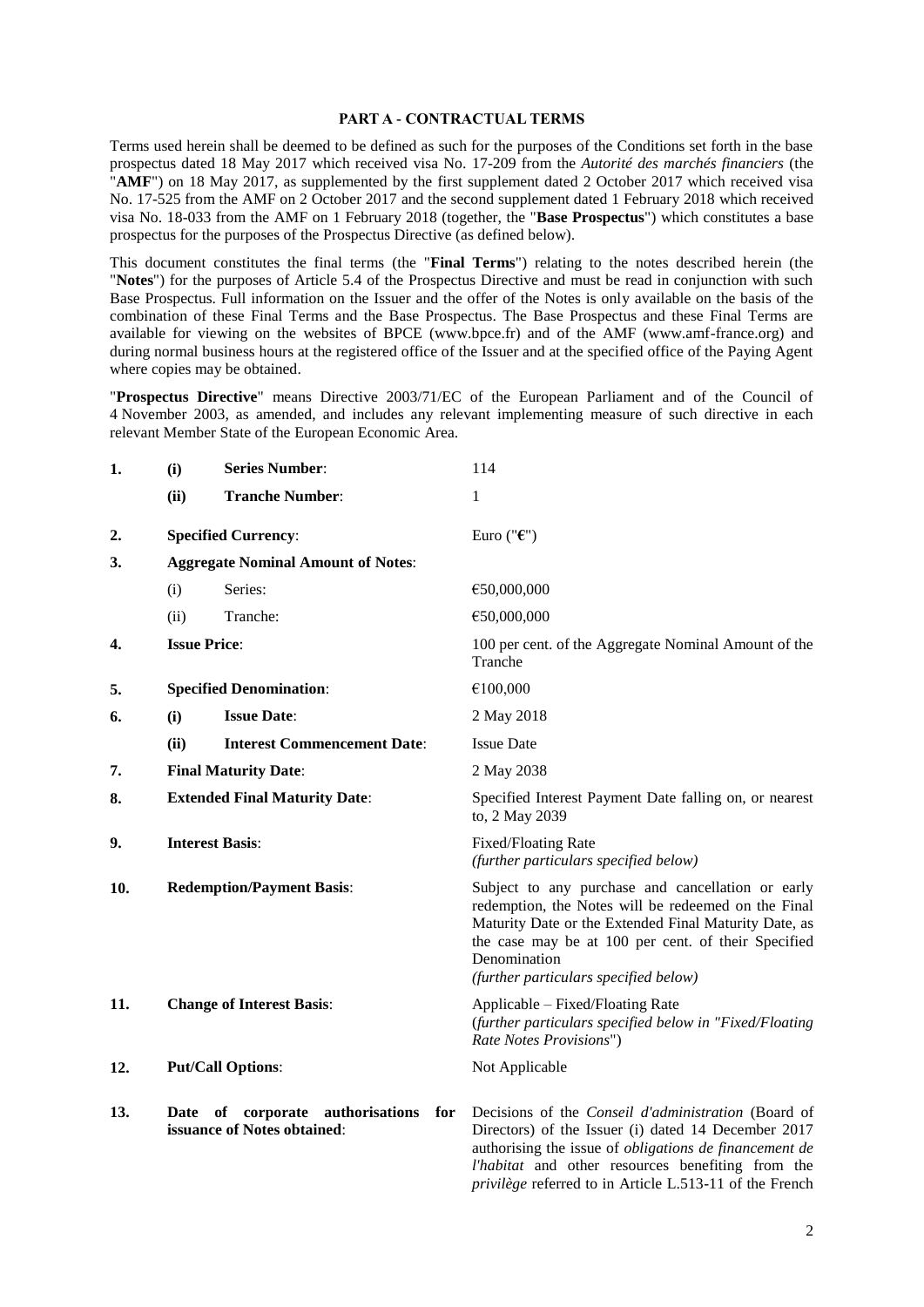Monetary and Financial Code (*Code monétaire et financier*) up to  $\epsilon$  4,000,000,000 for the period beginning on 1 January 2018 and ending on 31 December 2018 and (ii) dated 5 April 2018 authorising the quarterly programme of borrowings benefiting from such *privilège* up to  $\epsilon$  1,250,000,000 for the second quarter of 2018.

#### **PROVISIONS RELATING TO INTEREST PAYABLE**

| 14. |        | <b>Fixed Rate Notes Provisions:</b>                                                                                         | Applicable before the Switch Date                                                                                                                                                                                                                                                                                                                                                                                                                                                                                                                                  |
|-----|--------|-----------------------------------------------------------------------------------------------------------------------------|--------------------------------------------------------------------------------------------------------------------------------------------------------------------------------------------------------------------------------------------------------------------------------------------------------------------------------------------------------------------------------------------------------------------------------------------------------------------------------------------------------------------------------------------------------------------|
|     | (i)    | Rate of Interest:                                                                                                           | 1.50 per cent. <i>per annum</i> payable annually in arrear                                                                                                                                                                                                                                                                                                                                                                                                                                                                                                         |
|     | (ii)   | <b>Interest Payment Dates:</b>                                                                                              | 2 May in each year, from and including 2 May 2019 up<br>to and including the Final Maturity Date                                                                                                                                                                                                                                                                                                                                                                                                                                                                   |
|     | (iii)  | <b>Fixed Coupon Amount:</b>                                                                                                 | Rate of Interest $\times$ Specified Denomination $\times$ Day Count<br>Fraction<br>€1,500<br>€100,000<br>Specified<br>(i.e.<br>per<br>Denomination)                                                                                                                                                                                                                                                                                                                                                                                                                |
|     | (iv)   | <b>Broken Amount:</b>                                                                                                       | Not Applicable                                                                                                                                                                                                                                                                                                                                                                                                                                                                                                                                                     |
|     | (v)    | Day Count Fraction (Condition $5(a)$ ):                                                                                     | Actual/Actual-ICMA Unadjusted                                                                                                                                                                                                                                                                                                                                                                                                                                                                                                                                      |
|     | (vi)   | <b>Determination Dates:</b>                                                                                                 | 2 May in each year                                                                                                                                                                                                                                                                                                                                                                                                                                                                                                                                                 |
|     | (vii)  | Payment on non-Business Days:                                                                                               | As per the Conditions                                                                                                                                                                                                                                                                                                                                                                                                                                                                                                                                              |
| 15. |        | <b>Floating Rate Notes Provisions:</b>                                                                                      | Applicable after the Switch Date                                                                                                                                                                                                                                                                                                                                                                                                                                                                                                                                   |
|     | (i)    | <b>Interest Periods:</b>                                                                                                    | The period from and including the Final Maturity Date<br>to but excluding the first Specified Interest Payment<br>Date and each successive period from and including a<br>Specified Interest Payment Date to but excluding the<br>next succeeding Specified Interest Payment Date, up to<br>and excluding the Extended Final Maturity Date or, if<br>earlier, the Specified Interest Payment Date on which the<br>Notes are redeemed in full, all such dates being subject<br>to adjustment in accordance with the Business Day<br>Convention set out in (v) below |
|     | (ii)   | Specified Interest Payment Dates:                                                                                           | Payable monthly in arrear on the $2nd$ of each month from<br>and including 2 June 2038 up to and including<br>2 May 2039, all such dates being subject to adjustment<br>in accordance with the Business Day Convention set out<br>in $(v)$ below                                                                                                                                                                                                                                                                                                                   |
|     | (iii)  | First Specified Interest Payment Date:                                                                                      | Specified Interest Payment Date falling on, or nearest to,<br>2 June 2038                                                                                                                                                                                                                                                                                                                                                                                                                                                                                          |
|     | (iv)   | <b>Interest Period Date:</b>                                                                                                | Specified Interest Payment Date                                                                                                                                                                                                                                                                                                                                                                                                                                                                                                                                    |
|     | (v)    | <b>Business Day Convention:</b>                                                                                             | Modified Following Business Day Convention                                                                                                                                                                                                                                                                                                                                                                                                                                                                                                                         |
|     | (vi)   | Business Centre (Condition 5(a)):                                                                                           | Not Applicable                                                                                                                                                                                                                                                                                                                                                                                                                                                                                                                                                     |
|     | (vii)  | Manner in which the Rate of Interest<br>is/are to be determined:                                                            | <b>Screen Rate Determination</b>                                                                                                                                                                                                                                                                                                                                                                                                                                                                                                                                   |
|     | (viii) | Party responsible for calculating the<br>Rate of Interest and/or Interest<br>Amount (if not the Note Calculation<br>Agent): | Not Applicable                                                                                                                                                                                                                                                                                                                                                                                                                                                                                                                                                     |
|     | (ix)   | Screen Rate Determination (Condition<br>$5(c)(iii)(C))$ :                                                                   | Applicable                                                                                                                                                                                                                                                                                                                                                                                                                                                                                                                                                         |
|     |        | Relevant Rate:                                                                                                              | EURIBOR 1 month                                                                                                                                                                                                                                                                                                                                                                                                                                                                                                                                                    |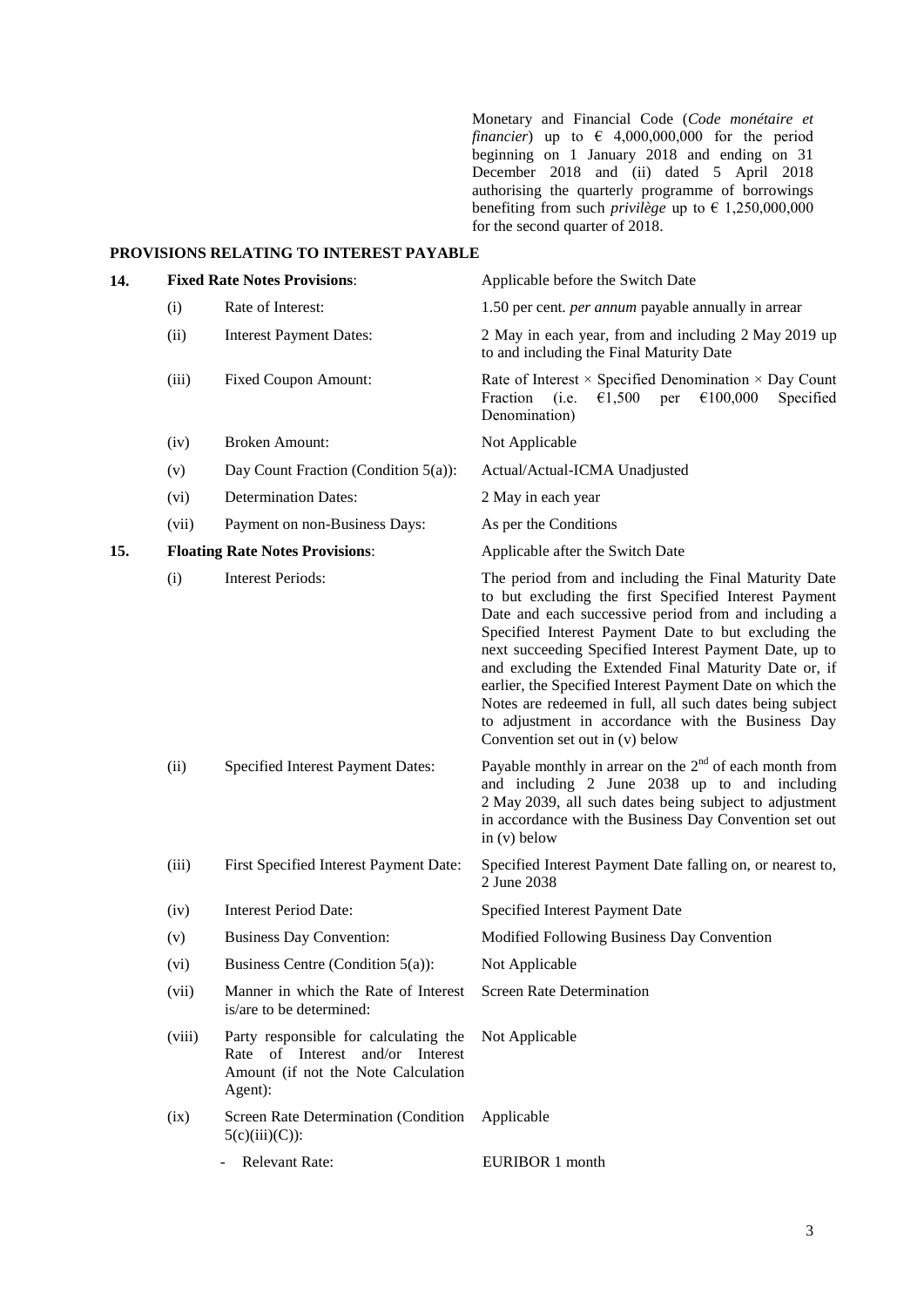|     | <b>Interest Determination Dates:</b>         |                                                                                                                |             | Two TARGET Business Days prior to the first day in<br>each Interest Period                                                                                        |
|-----|----------------------------------------------|----------------------------------------------------------------------------------------------------------------|-------------|-------------------------------------------------------------------------------------------------------------------------------------------------------------------|
|     |                                              | Relevant Screen Page:<br>$\overline{\phantom{a}}$                                                              |             | Reuters EURIBOR01                                                                                                                                                 |
|     |                                              | Relevant Screen Page Time:                                                                                     |             | Not Applicable                                                                                                                                                    |
|     | (x)                                          | Determination<br>FBF<br>$5(c)(iii)(B))$ :                                                                      | (Condition  | Not Applicable                                                                                                                                                    |
|     | $(x_i)$                                      | <b>ISDA</b><br>Determination<br>$5(c)(iii)(A))$ :                                                              | (Condition) | Not Applicable                                                                                                                                                    |
|     | (xii)                                        | Margin:                                                                                                        |             | $+0.05$ per cent. <i>per annum</i>                                                                                                                                |
|     | (xiii)                                       | Rate Multiplier:                                                                                               |             | Not Applicable                                                                                                                                                    |
|     | (xiv)                                        | Minimum Rate of Interest:                                                                                      |             | 0.00 per cent. per annum                                                                                                                                          |
|     | $\left( xy\right)$                           | Maximum Rate of Interest:                                                                                      |             | Not Applicable                                                                                                                                                    |
|     | (xvi)                                        | Day Count Fraction (Condition 5(a)):                                                                           |             | Actual/360, Adjusted                                                                                                                                              |
| 16. |                                              | <b>Fixed/Floating Rate Notes Provisions:</b>                                                                   |             | Applicable                                                                                                                                                        |
|     | (i)                                          | Issuer Change of Interest Basis:                                                                               |             | Not Applicable                                                                                                                                                    |
|     | (ii)                                         | Automatic Change of Interest<br>Basis:                                                                         |             | Applicable                                                                                                                                                        |
|     | (iii)                                        | Rate of Interest applicable to the<br>Interest Periods preceding the Switch<br>Date (excluded):                |             | Determined in accordance with Condition $5(b)$ , as<br>though the Note was a Fixed Rate Note with further<br>variables set out in item 14 of these Final Terms    |
|     | (iv)                                         | Rate of Interest applicable to the<br>Interest Periods following the Switch<br>Date (included):                |             | Determined in accordance with Condition $5(c)$ , as<br>though the Note was a Floating Rate Note with further<br>variables set out in item 15 of these Final Terms |
|     | (v)                                          | <b>Switch Date:</b>                                                                                            |             | 2 May 2038                                                                                                                                                        |
|     | (vi)                                         | Minimum notice period required for<br>notice from the Issuer:                                                  |             | Not Applicable                                                                                                                                                    |
| 17. | <b>Zero Coupon Notes Provisions</b>          |                                                                                                                |             | Not Applicable                                                                                                                                                    |
|     |                                              | PROVISIONS RELATING TO REDEMPTION                                                                              |             |                                                                                                                                                                   |
| 18. | <b>Call Option:</b>                          |                                                                                                                |             | Not Applicable                                                                                                                                                    |
| 19. | <b>Put Option:</b>                           |                                                                                                                |             | Not Applicable                                                                                                                                                    |
| 20. | <b>Final Redemption Amount of each Note:</b> |                                                                                                                |             | €100,000 per €100,000 in Specified Denomination                                                                                                                   |
| 21. | <b>Redemption by Instalment:</b>             |                                                                                                                |             | Not Applicable                                                                                                                                                    |
| 22. |                                              | <b>Early Redemption Amount:</b>                                                                                |             |                                                                                                                                                                   |
|     |                                              | Early Redemption Amount of each Note<br>payable on early redemption as set out in the<br>Terms and Conditions: |             | €100,000 per €100,000 in Specified Denomination                                                                                                                   |
| 23. | <b>Purchases (Condition 6(h)):</b>           |                                                                                                                |             | The Notes purchased may be held and resold as set<br>out in the Terms and Conditions                                                                              |
|     |                                              | <b>GENERAL PROVISIONS APPLICABLE TO THE NOTES</b>                                                              |             |                                                                                                                                                                   |
| 24. | <b>Governing law:</b>                        |                                                                                                                |             | French law                                                                                                                                                        |
| 25. | <b>Form of Notes:</b>                        |                                                                                                                |             | <b>Dematerialised Notes</b>                                                                                                                                       |
|     | (i)                                          | Form of Dematerialised Notes:                                                                                  |             | Bearer form (au porteur)                                                                                                                                          |
|     |                                              |                                                                                                                |             |                                                                                                                                                                   |

(ii) Registration Agent: Not Applicable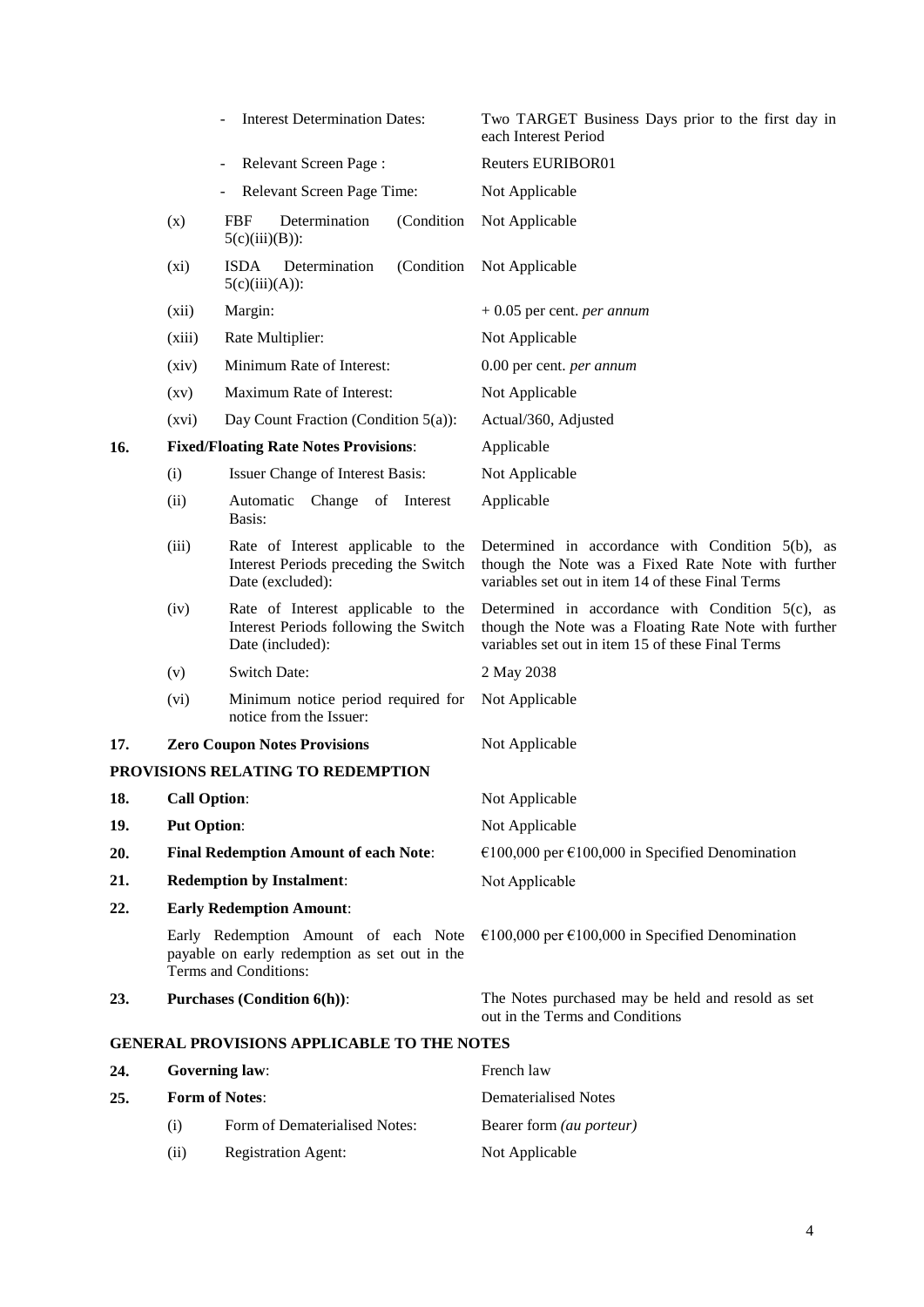|     | (iii) | Temporary Global Certificate:                                                                                                        | Not Applicable |
|-----|-------|--------------------------------------------------------------------------------------------------------------------------------------|----------------|
| 26. |       | <b>Financial Centre or other special provisions</b><br>relating to payment dates for the purposes of<br>Condition $7(g)$ :           | Not Applicable |
| 27. |       | Talons for future Coupons or Receipts to be<br>attached to Definitive Materialised Notes<br>(and dates on which such Talons mature): | Not Applicable |
|     |       |                                                                                                                                      |                |

**28.** *Masse*: Contractual Masse shall apply

# **RESPONSIBILITY**

I accept responsibility for the information contained in these Final Terms.

Signed on behalf of BPCE SFH:

By: Jean-Philippe Berthaut, *Directeur Général Délégué*

Duly authorised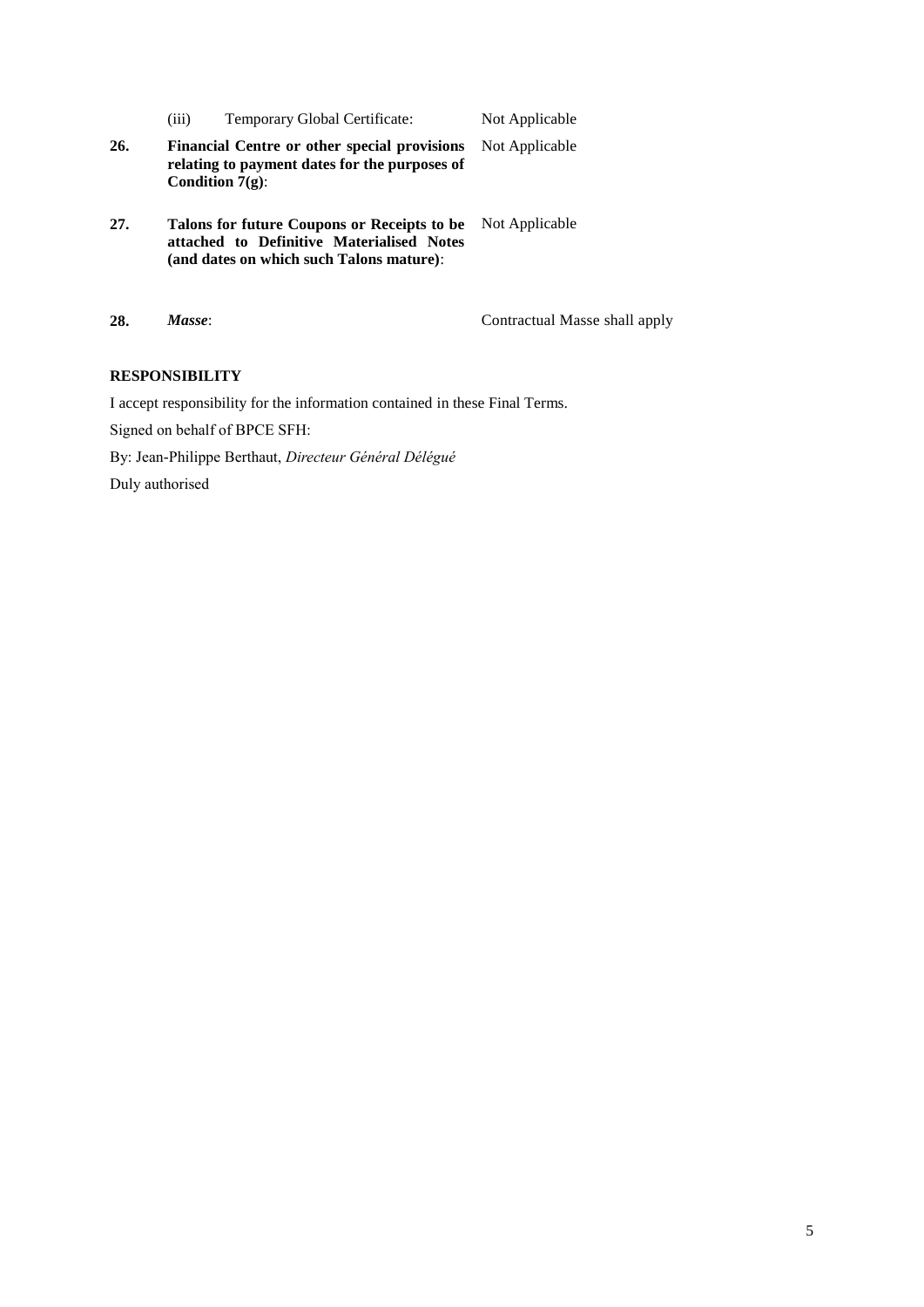#### **PART B - OTHER INFORMATION**

## **1. LISTING AND ADMISSION TO TRADING**

| (i)   | Listing:                                                                                                                                                                                               | <b>Euronext Paris</b>                                                                                                                                                                                                                                                                                                                                                                                                                                                      |  |
|-------|--------------------------------------------------------------------------------------------------------------------------------------------------------------------------------------------------------|----------------------------------------------------------------------------------------------------------------------------------------------------------------------------------------------------------------------------------------------------------------------------------------------------------------------------------------------------------------------------------------------------------------------------------------------------------------------------|--|
| (ii)  | (a) Admission to trading:                                                                                                                                                                              | Application has been made by the Issuer (or on its<br>behalf) for the Notes to be admitted to trading on<br>Euronext Paris with effect from the Issue Date                                                                                                                                                                                                                                                                                                                 |  |
|       | (b) Regulated Markets or equivalent markets<br>on which, to the knowledge of the Issuer,<br>securities of the same class of the Notes to be<br>admitted to trading are already admitted to<br>trading: | Not Applicable                                                                                                                                                                                                                                                                                                                                                                                                                                                             |  |
| (iii) | Estimate<br>of total<br>related to<br>expenses<br>admission to trading:                                                                                                                                | €11,200                                                                                                                                                                                                                                                                                                                                                                                                                                                                    |  |
| 2.    | <b>RATINGS</b>                                                                                                                                                                                         |                                                                                                                                                                                                                                                                                                                                                                                                                                                                            |  |
|       | Ratings:                                                                                                                                                                                               | The Notes are expected to be rated:                                                                                                                                                                                                                                                                                                                                                                                                                                        |  |
|       |                                                                                                                                                                                                        | AAA by Standard & Poor's Credit Market Services<br>Europe Limited; and                                                                                                                                                                                                                                                                                                                                                                                                     |  |
|       |                                                                                                                                                                                                        | Aaa by Moody's Investors Service Ltd.                                                                                                                                                                                                                                                                                                                                                                                                                                      |  |
|       |                                                                                                                                                                                                        | Each of the above agencies is established in the<br>European Union and registered under Regulation (EC)<br>No. 1060/2009 of the European Parliament and the<br>Council of 16 September 2009 on credit rating<br>agencies, as amended (the "CRA Regulation") and<br>included in the list of registered credit rating agencies<br>published on the website of the European Securities<br>and Markets Authority (www.esma.europa.eu) in<br>accordance with the CRA Regulation |  |
| 3.    | <b>INTERESTS OF NATURAL AND LEGAL PERSONS INVOLVED IN THE ISSUE</b>                                                                                                                                    |                                                                                                                                                                                                                                                                                                                                                                                                                                                                            |  |

Save as discussed in sections "Subscription and Sale" and "Risk factors – Risks related to the Issuer - Certain conflicts of interest" of the Base Prospectus, so far as the Issuer is aware, no person involved in the offer of the Notes has an interest material to the issue.

## **4. YIELD**

|    |              | Indication of yield:                                                                                                                               | 1.50 per cent. per annum |
|----|--------------|----------------------------------------------------------------------------------------------------------------------------------------------------|--------------------------|
| 5. |              | <b>OPERATIONAL INFORMATION</b>                                                                                                                     |                          |
|    |              | <b>ISIN</b> Code:                                                                                                                                  | FR0013329307             |
|    | Common Code: |                                                                                                                                                    | 180738363                |
|    |              | Depositaries:                                                                                                                                      |                          |
|    | (a)          | Euroclear France to act as Central<br>Depositary:                                                                                                  | Yes                      |
|    | (b)          | Common Depositary for Euroclear No<br>Bank and Clearstream Banking, S.A.:                                                                          |                          |
|    |              | Any clearing system other than Euroclear Not Applicable<br>Bank S.A./N.V. and Clearstream Banking,<br>S.A. and the relevant identification number: |                          |
|    | Delivery:    |                                                                                                                                                    | Delivery against payment |
|    | Agent:       | Names and addresses of additional Paying Not Applicable                                                                                            |                          |